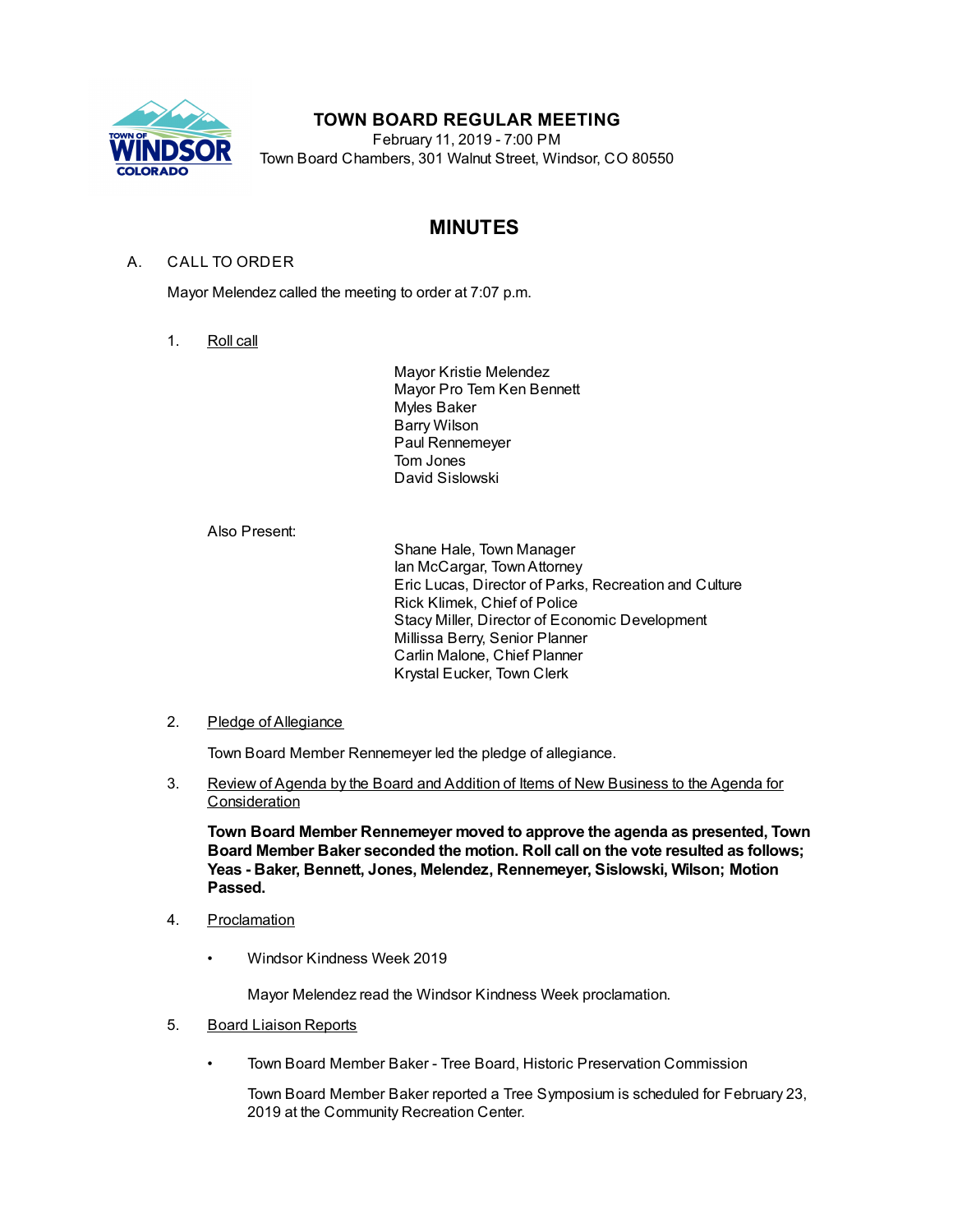• Town Board Member Wilson - Parks, Recreation and Culture Advisory Board; Poudre River Trail Corridor

Town Board Member Wilson reported Larimer County is working on the Poudre River Trail to put the natural bends back in that were straightened out years ago. This work will help the river flood more naturally and flow better.

Mr. Wilson also reported the Community Recreation Center had a record month in January with over 42,000 visitors.

• Mayor Pro Tem Bennett - Water and Sewer Board

Mayor Pro Tem Bennett reported the Water & Sewer Board meets on February 13, 2019 at 6:30 a.m.

• Town Board Member Rennemeyer - Chamber of Commerce

Town Board Member Rennemeyer had no report.

• Town Board Member Jones - Windsor Housing Authority; Great Western Trail Authority

Town Board Member Jones reported the Great Western Trail Authority met with County Commissioners regarding county road crossings when the trail is completed between Severance and Eaton. The Authority will work with the Public Works Department regarding areas of the Trail that cross county roads. Dr. Jones reported the Windsor Housing Authority is in discussions with the Town Board regarding hiring an executive director.

• Town Board Member Sislowski - Clearview Library Board; Planning Commission

Town Board Member Sislowski reported there is one item from the Planning Commission meeting that is on the agenda this evening. Mr. Sislowski reported interviews were completed on February 2 and 9, 2019 for the open Library Board positions. There were 21 applicants interviewed.

• Mayor Melendez - Downtown Development Authority; North Front Range/MPO

Mayor Melendez reported the Downtown Development Authority along with the Town Board will be holding a special meeting on February 13, 2019 at 6:00 p.m. Ms. Melendez attended the statewide MPO meeting and reported there is currently no regular funding mechanism that will fund transportation needs in Colorado. The group also discussed a Colorado aviation plan and talking with some airports. The Bustang fare may increase as ridership has increased as well as fuel costs. The MPO received a presentation from Doug Decker regarding the zero emission program and discussed the impacts it could have on Weld County. A presentation was also given on the study regarding Highway 257 and Highway 392 which they plan to do in June. Windsor was awarded \$544,000 for a Poudre River Trail realignment project.

#### 6. Public Invited to be Heard

Mayor Melendez opened the meeting up for public comment.

Dawn Wiggett, 700 1st Street, Windsor, CO addressed the Board and informed them that she appreciates the Town Board's support in the community.

Ann Kling, Director of the Clearview Library District addressed the Board and commended the Board for proclaiming Windsor Kindness Week. The Library will be participating in Kindness Week and will have banners to sign for first responders.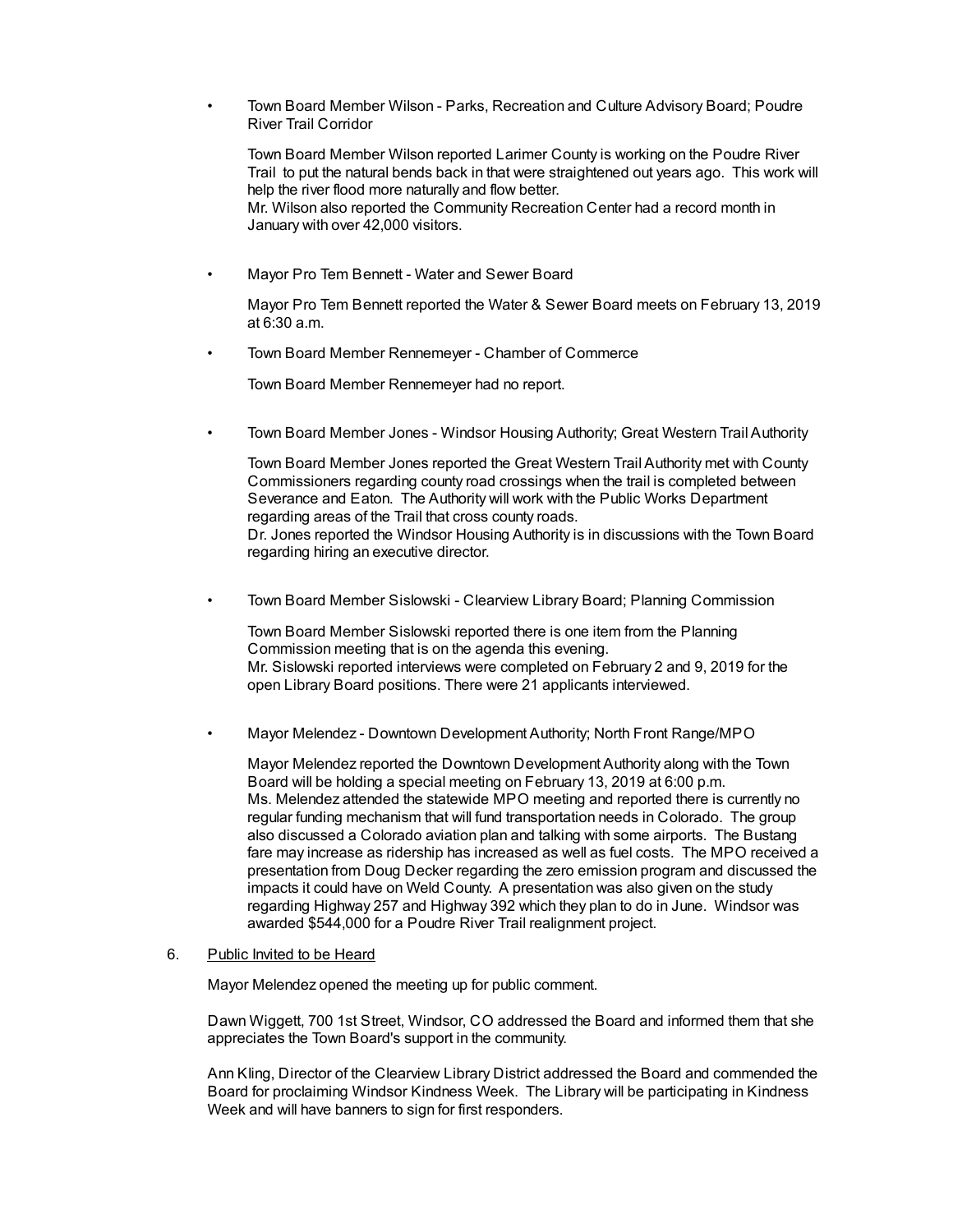### B. CONSENT CALENDAR

1. Minutes of the January 28, 2019 Town Board Meeting - K. Eucker

**Town Board Member Rennemeyer moved to approve the consent calendar as presented, Town Board Member Wilson seconded the motion. Roll call on the vote resulted as follows; Yeas - Baker, Bennett, Jones, Melendez, Rennemeyer, Sislowski, Wilson; Motion Passed.**

## C. BOARD ACTION

1. Public Hearing – Raindance 5th Filing Final Major Subdivision – Martin Lind of Raindance Land Company, LLC, owner / applicant, John Meyers of TST, INC Consulting Engineers, Applicant's Representative

**Town Board Member Rennemeyer moved to open the public hearing, Mayor Pro Tem Bennett seconded the motion. Roll call on the vote resulted as follows; Yeas - Baker, Bennett, Jones, Melendez, Rennemeyer, Sislowski, Wilson; Motion Passed.**

Mr. Sislowski stated, "Madam Mayor, for the record, I would like to point out that in my capacity as Town Board liaison to the Planning Commission, I was present at the Planning Commission meeting during which this matter was previously presented. I wish to state that my participation in the Planning Commission proceedings has in no way influenced me in my capacity as a Town Board Member this evening. I will make my decision and cast my vote this evening based solely on the evidence presented during this public hearing."

Per Ms. Barry, the applicant has submitted a final major subdivision plat, known as Raindance Subdivision Fifth Filing. The subdivision encompasses approximately 33.8 acres and is zoned Planned Unit Development (PUD). Approximately 11.74 acres is proposed for single-family lots and adjacent open space; and approximately 22.06 acres is intended for future development.

Final Plat characteristics:

• 53 single-family lots

• Lot size range: 5,500 sf to 8,726 sf (minimum lot size for single family lots with front loaded garage per PUD is 4,000 sf)

- Average lot size of 5,916 sf
- Typical (mode) lot size: 5,500 sf (36 of the 53 lots)
- Density: 4.52 dwelling units / acre
- Product: 1 & 2-story houses with attached garages
- Tracts for open space / agriculture use (4.6 acres) and future development (22.06 acres)
- Extension of trail system (Raindance and Town systems)
- Expansion of road and utility systems beyond existing infrastructure installed

o Public improvements along Autumn Moon and Night Fall Drives were constructed and a portion of the utility plan was installed with the construction work associated with Raindance 2nd Filing.

Two modifications were made since the preliminary plan review:

• The western lots located on Moon Rise Drive are approximately an additional 10 feet in depth from 110' to 120'

- 2 phases proposed
	- o Phase 1 the lots created along Autumn Moon Drive
	- o Phase 2 remaining subdivision lots, open space / trail

There is discussion that the City of Thornton is seeking an easement for a water pipeline along WCR 13 on the west edge of the proposed subdivision. The potential easement may be located in the immediate vicinity of the planned Town trail. If such an easement is granted for the water pipeline, the Town will want assurance that any new easements will not limit the Town's access and maintenance of the proposed trail along WCR 13. Additionally, the applicant is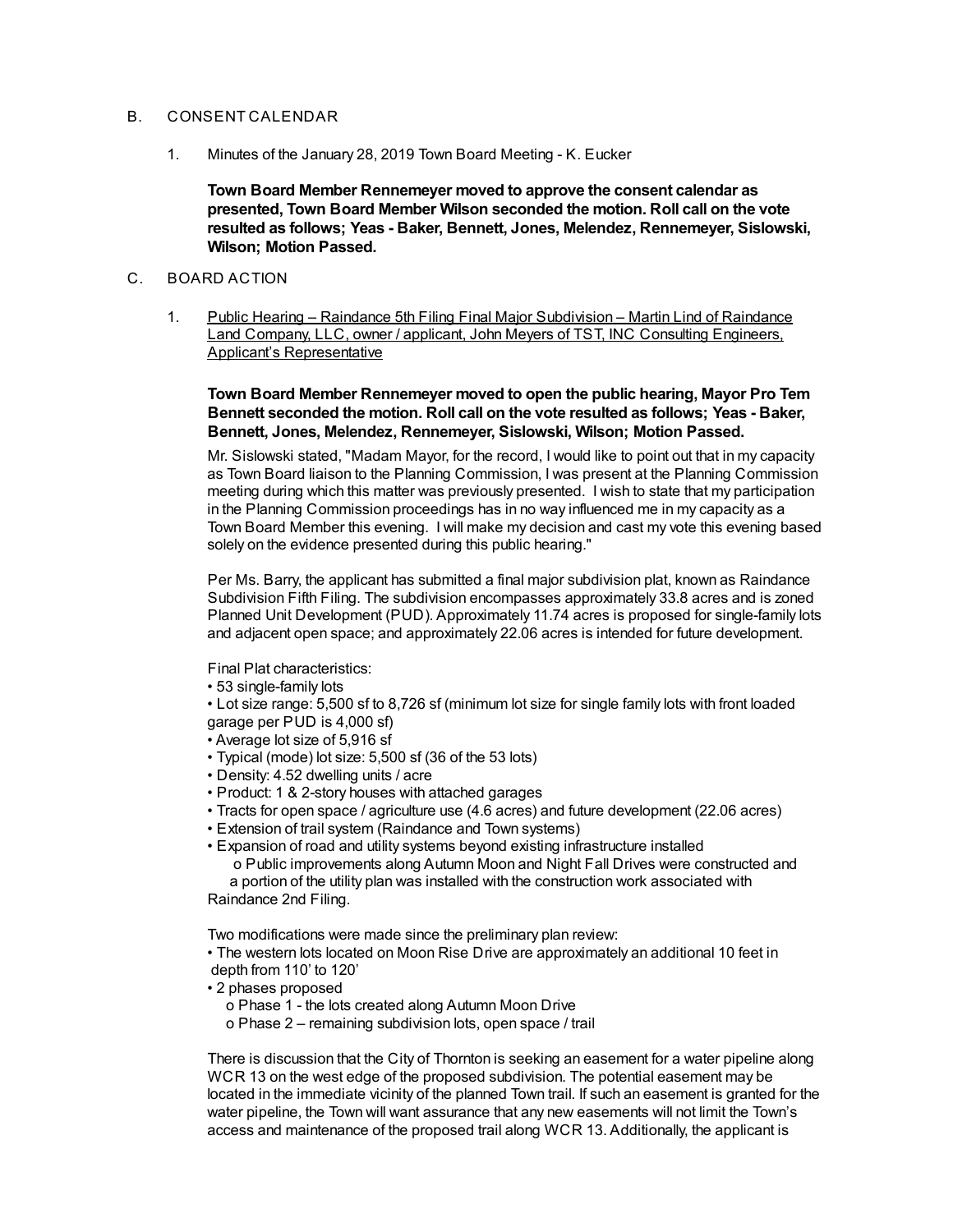responsible for any reconstruction of the trail and replanting of approved landscaping in Tract A if either is impacted during the installation of the waterline.

At its February 6, 2019, the Planning Commission forwarded a recommendation of approval of the final major subdivision to the Town Board, subject to staff comments prior to redecoration and that the applicant enter into a development agreement with the Town prior to redecoration of the subdivision plat.

The application is consistent with the various goals of the Comprehensive Plan.

Notifications were completed in accordance with the Municipal Code.

Staff requests the following be entered into the record:

- Application and supplemental material
- Staff memorandum and supporting documents
- Public hearing testimony
- Recommendation
- Mr. Baker inquired as to the 22 acres and if that will be more single family or agricultural use. Ms. Barry stated it is being referred to as future development at this time. According to the master plan, that area is being called out as residential use.
- Mr. Sislowki inquired if the area will have a non-potable water system. Mr. Hale stated he is certain there is a non-potable system in the subdivision.

Mr. Rennemeyer inquired if the space along County Road 13 is allowing for enough of an easement for potential future widening.

Ms. Barry stated when the proposal was reviewed, the amount of right-of-way was taken into consideration.

**Town Board Member Rennemeyer moved to close the public hearing, Town Board Member Baker seconded the motion. Roll call on the vote resulted as follows; Yeas - Baker, Bennett, Jones, Melendez, Rennemeyer, Sislowski, Wilson; Motion Passed.**

2. Resolution 2019-12 Major Subdivision – Raindance 5th Filing – Martin Lind of Raindance Land Company, LLC, owner / applicant, John Meyers of TST, INC Consulting Engineers, Applicant's Representative

Ms. Barry had nothing further to add.

**Mayor Pro Tem Bennett moved to approve Resolution No. 2019-12, Town Board Member Jones seconded the motion. Roll call on the vote resulted as follows; Yeas - Baker, Bennett, Jones, Melendez, Rennemeyer, Sislowski, Wilson; Motion Passed.**

3. Ordinance No. 2019-1584 - A petition to rezone a portion of Windsor Manor 7th Filing Per Ms. Malone, the applicant is requesting to rezone an approximately 1,614 square foot portion of Windsor Manor 7<sup>th</sup> Filing. The subject property is located generally east of 13<sup>th</sup> Street, north of Ash Street, and south of Honeysuckle Court.

The request is to rezone approximately 1,614 square feet from Multifamily Residential (MF-1) to General Commercial (GC) with a Planned Unit Development (PUD) overlay consistent with the remaining portion of Windsor Manor Subdivision 7<sup>th</sup> Filing Lot 3. This rezoning request is being considered concurrently with a minor subdivision request known as Windsor Manor Subdivision 7<sup>th</sup> Filing, to ensure that the property boundaries coincide with the zoning boundaries. The proposed zoning is consistent with the existing zoning of PUD (with underlying General Commercial) and the Town's Land Use Map.

There have been no changes since first reading.

Staff requests the following be entered into the record: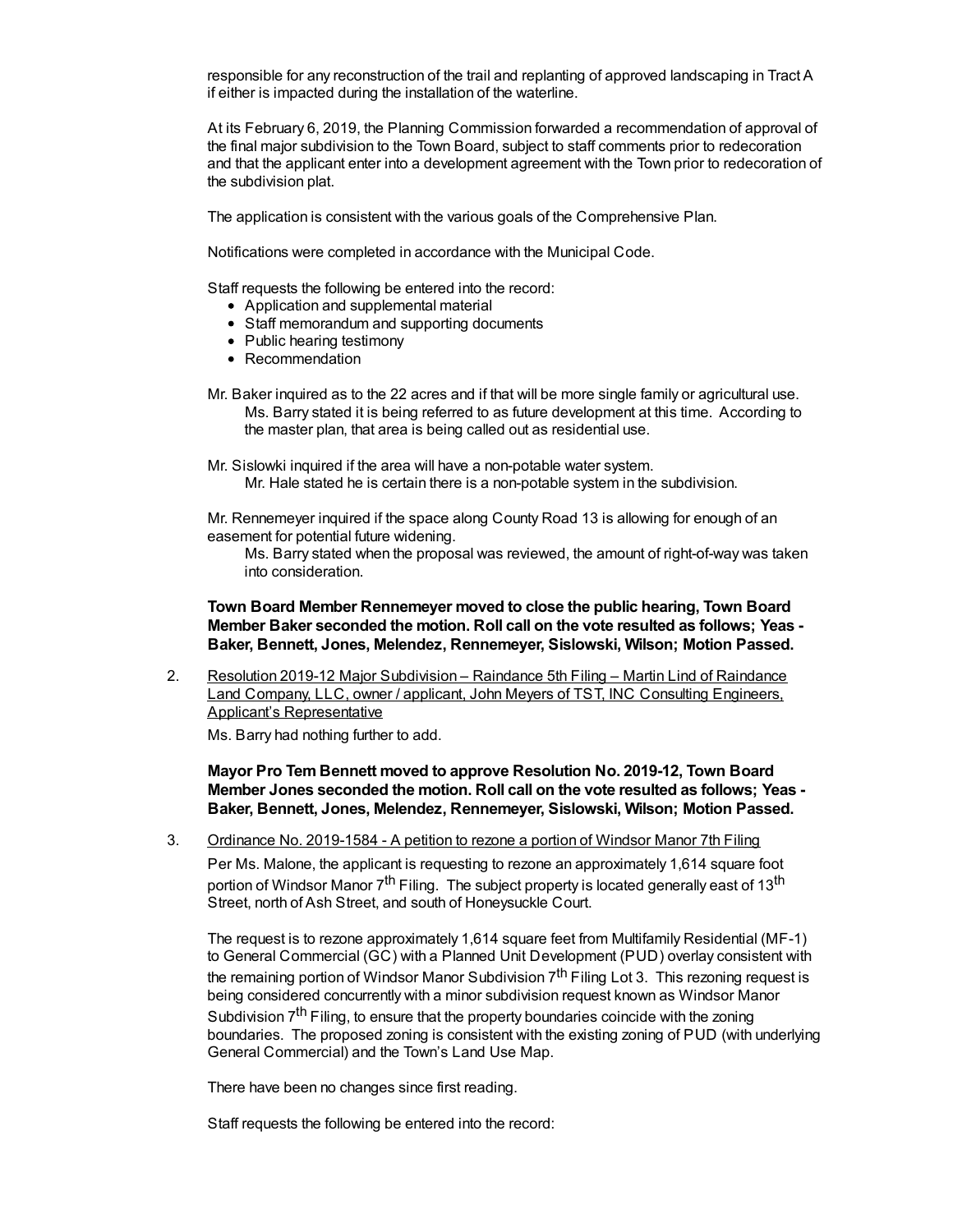- Application and supplemental materials
- Staff memorandum and supporting documents
- Ordinance 2019-1584
- All testimony received during the public hearing
- Recommendation

Mayor Melendez opened the meeting for public comment to which there was none.

**Town Board Member Rennemeyer moved to approve Ordinance 2019-1584, Mayor Pro Tem Bennett seconded the motion. Roll call on the vote resulted as follows; Yeas - Baker, Bennett, Jones, Melendez, Rennemeyer, Sislowski, Wilson; Motion Passed.**

4. Ordinance No. 2019-1585 - An Ordinance Approving the Conveyance of Town-owned Real Property to Colorado National Sports Park, LLC

Per Mr. McCargar, before the Board is the second reading of Ordinance No. 2019-1585, the ordinance approving re-transfer of the Diamond Valley Park property to Colorado National Sports Park, LLC. The re-conveyance is called for under the Amended and Restated Agreement for Development and Use of Diamond Valley Property dated January 28, 2019.

The deeds attached to Ordinance No. 2019-1585 split the 100-acre Diamond Valley Property into two 50-acre parcels. The Restricted Parcel's deed contains a forfeiture clause that kicks in if the entire Restricted Parcel is not used for outdoor sports activity. The Unrestricted Parcel deed does not contain this limitation. However, the entire 100 acres is covered by the list of Permitted and Non-permitted Uses in Section VII of the Amended and Restated Agreement. In this sense, the use of the Unrestricted Parcel is *less restricted*, but not *entirely unrestricted*.

There have been no changes since first reading.

Mr. Hale informed the Board that a discussion took place with Mr. Chasteen regarding the size of the multi-purpose fields. There will be an area between the fields that will be constructed which is an area for parents to sit and watch games but that space increases the size of the field to approximately 400' X 600' so that will be more playable surface.

**Town Board Member Rennemeyer moved to approve Ordinance 2019-1585, Town Board Member Wilson seconded the motion. Roll call on the vote resulted as follows; Yeas - Baker, Bennett, Jones, Melendez, Rennemeyer, Sislowski, Wilson; Motion Passed.**

## D. COMMUNICATIONS

1. Communications from TownAttorney

Mr. McCargar informed the Board that he had attended the Colorado Mock Trial Regional Competition at the Weld County Courthouse. Mr. McCargar's team was the Fort Collins High School Mock Trial Team but Windsor High School brought two full teams to the competition. The Fort Collins High School Team did take first place and will be competing at the state competition in March.

2. Communications from Town Staff

Chief Klimek informed the Board that the new police patch was distributed to the Board and was designed by Sargent Darcy. Three new officers will be sworn in on February 13, 2018 at 1:30 p.m.

a. Site Plan - South Gate Business Park 6th Filing Lot 1 - Bobcat of the Rockies **Site Plan Summary**

Owner: Randy Vickers, Berry Companies LLC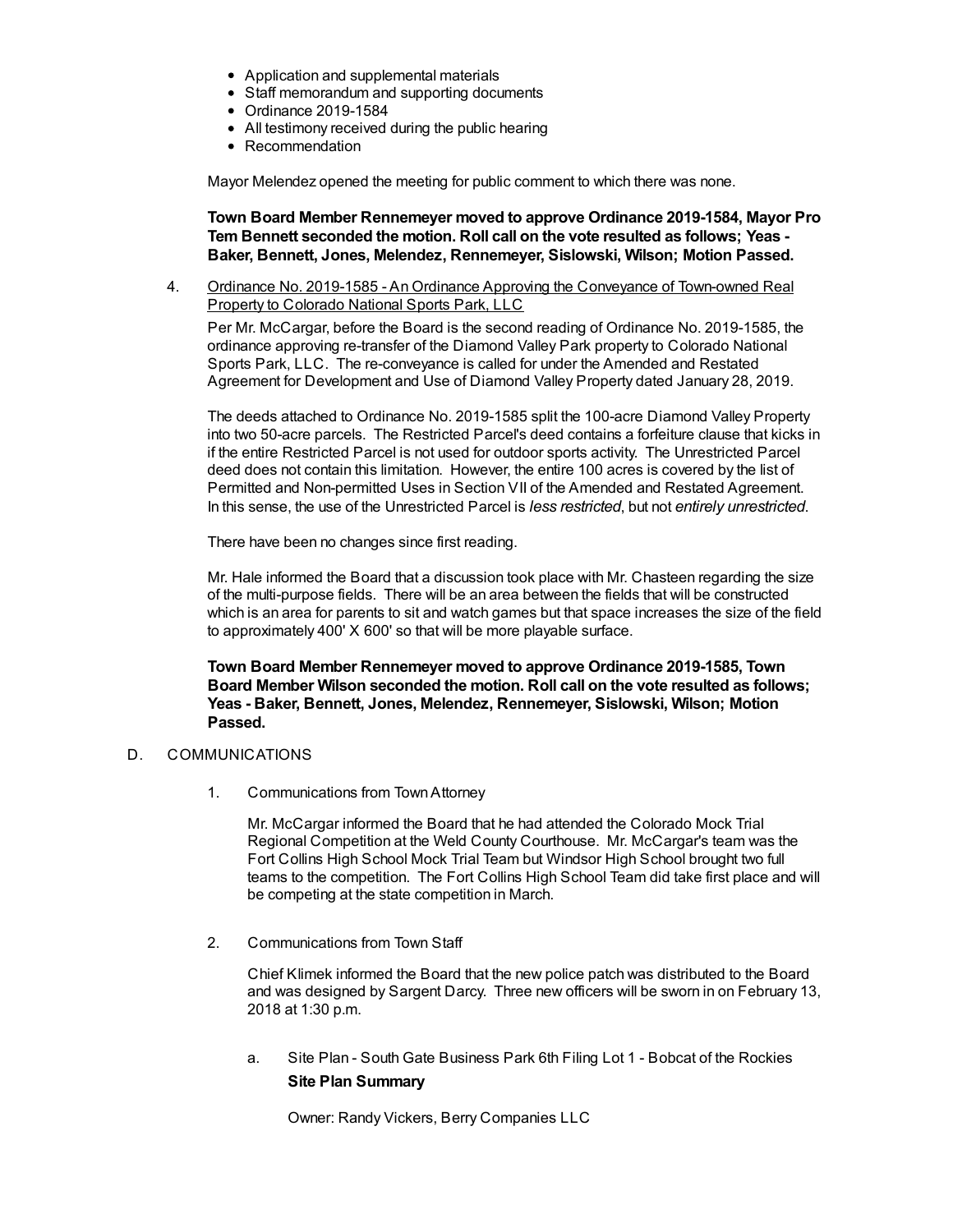Applicant: Leon McCauley, McCauley Constructors Applicant's Representative: Anna Fluckey, McCauley Constructors Business: Bobcat of the Rockies Location: 890 Champion Drive Subdivision / Lot-Block: South Gate Business Park 6th Filing, Lot 1 Zoning: General Commercial, GC Adjacent Zoning: GC Special Planning Area: Windsor / Greeley US 34 IGA

Overall development characteristics:

- lot area = 5 acres
- 27,600 square foot (sf) building total
	- o includes offices, sales area, storage, and maintenance area
- 35 employees
- 52 parking spaces (parking by type of use within building and number of employees)
- bicycle parking
- ~24.38% landscaped area (20% required)
- access from Champion Drive and Performance Drive
- screened outdoor storage area on west side of building
- outdoor display areas

#### Building characteristics include:

• brick veneer exterior walls with split-face block wainscot and stone veneer entrway feature

- green roof, tan and gray walls
- covered entry
- pitched metal roof
- building height: 29'8"

## **Comment Period**

The site plan will be reviewed and approved administratively by staff. However, if there are any comments please forward them to the Director of Planning by **February 28, 2019** either by email or at a regular meeting under the communications section of the agenda.

Staff will consolidate any comments received and provide them in a memo to the Town Board in the next meeting packet so that all members can review all of the comments received for each site plan project.

### **Attachments**

project narrative site plan, landscape plan and building elevations

3. Communications from Town Manager

Mr. Hale informed the Board that he attended the Colorado City and County Managers Association Conference and thanked the Board for allowing him to attend. A Special Meeting with the DDA is scheduled for Wednesday, February 13, 2019 at 6:00 p.m.

4. Communications from Town Board

Mayor Melendez gave a reminder of Coffee with the Mayor which is Saturday, February 16, 2019 at Coffee House 29 from 7:30-9:30 a.m. Mayor and Chief were at the Skyview Elementary school visiting 4th graders today.